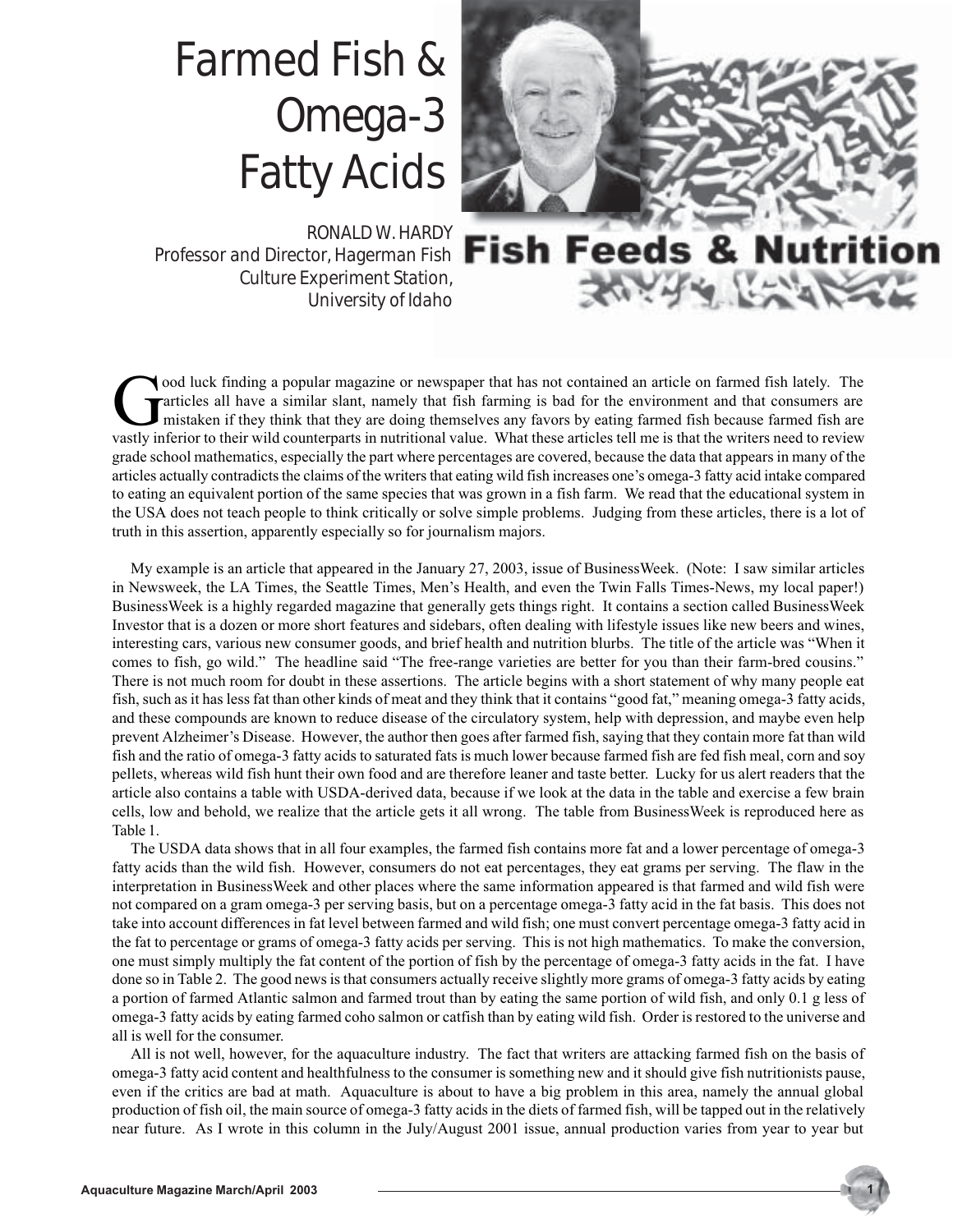averages about 1,300,000 to 1,400,000 metric tons. Estimates of the percentage of this annual total that is used in fish diets is about 75%, up from less than 12% before 1990. Back then, most fish oil was hydrogenated and made into margarine but concerns about eating hydrogenated oils (trans fatty acids) and the willingness of the fish feed industry to pay higher prices for fish oil changed use patterns. Omega-3 fatty acids are essential dietary nutrients to fish; marine and anadromous species need about 1% in their diets whereas freshwater species need less. Plant oils contain small amounts of omega-3 fatty acids (an exception is linseed oil which contains 55% 18:3, or linolenic acid), and fish meal also supplies some omega-3 fatty acids by virtue of residual oil (about 6-8% total oil, of which about 1% is omega-3). It is well known that plant oils and animal fats can be used in fish feeds to supply dietary energy and, as long as the diet contains at least 1- 2% omega-3 fatty acids, fish grow normally and suffer no deficiency signs. Some marine species, such as sea bream, sea bass, and probably most other marine carnivores, need higher amounts of omega-3 fatty acids in their diets when they spawn, but for fish being grown for market, almost any lipid source will do.

The fatty acid content of fish tissues reflects the fatty acid content of their diet, and this metabolic reality presents difficulties for the aquaculture industry when plant and animal lipid sources replace fish oil in the diets of farmed fish. If trout, for example, are fed diets containing soybean oil, the fatty acid profile of their tissues resembles soybean oil more than fish oil, having elevated levels of linoleic acid (C18:2, omega-6). Similarly, when poultry fat is fed, the fatty acids in tissues shift to higher amounts of oleic acid (C18:1). Because fish must maintain certain fatty acid profiles in membranes and tissues to sustain life, the shifts in profiles associated with intake of various lipids are not so much as to make the fish fatty acids nearly identical to the dietary lipid source. For example, the saturated fatty acid content of trout or salmon tissues can be modified, but only within a relatively small range. The omega-3 fatty acid content can also be modified, but again only within a range. Fish possess the ability to modify dietary fatty acids by elongation, desaturation, and other metabolic mechanisms. As I mentioned in an earlier column, researchers need to study the dynamics of fatty acid modification, deposition and turnover in muscle tissue of fish, and develop phase-feeding strategies to ensure that farmed fish products continue to be excellent sources of omega-3 fatty acids.

Should we perhaps have target levels of omega-3 fatty acids in farmed fish? If we base such targets on levels in wild fish, we may have a problem because wild fish differ greatly in total fat and omega-3 fatty acid level within species. For example, although the average fat content of wild coho salmon is 5.7%, the range is 3.1% to 9.0%, depending upon the stock of fish, when and where it was caught, and even what part of the fish fillet was sampled (Table 3). The same is true for chinook salmon and most likely other wild fish. Food abundance in nature varies from year to year, season to season, and from location to location, and this affects the total fat level of fish tissues. One must remember that the values found in the USDA Nutrient Database are average values, not absolute amounts. One could sample a few wild fish and most likely find values for total fat level and percentage of omega-3 fatty acids in muscle tissue that differ from USDA values. However, USDA values are useful because they are averages of thousands of samples taken over multiple years, and thus are the most accurate values to be found. I recommend that we use the USDA values as our target levels, remembering to express omega-3 fatty acid levels on a gram per serving basis so as not to confuse the journalists of the world.

The Monterey Bay Aquarium's Seafood Watch Program recently revised their rating of farmed rainbow trout, moving it from "proceed with caution" to "Best Choice," based on information provided by the U.S. Trout Farmers Association, the University of Idaho, and others. Their web site (http://www.mbayaq.org/cr/seafoodwatch.asp) now offers the following: "Several species of trout inhabit freshwater streams in Europe and North America. The rainbow trout, native only to western North America, is now widely farm-raised. All trout you'll find in U.S. markets is farmed raised, mainly from the states of Idaho and North Carolina. U.S. trout farms are regulated and monitored by the EPA and state water quality departments. Though there has been concern that farmed trout could spread diseases to wild trout populations, research shows that disease outbreaks and their effect on wild populations are minimal. Although trout are carnivorous fish, they are efficient at converting their feed into edible protein. To reduce their impact on wild fisheries, trout farmers are reducing the amount of fishmeal in trout feed. Therefore, we can recommend trout as a "Best Choice." Congratulations to the Monterey Bay Aquarium for looking into the facts and revising their position on farmed rainbow trout!

References

Hardy, R. W. and I. B. King. 1989. Variation in n-3 fatty acid content of fresh and frozen salmon. Omega 3 News, IV $(4)$ : 1-4.

Murphy, K. "When it comes to fish, go wild." BusinessWeek, January 27, 2003, p. 116.